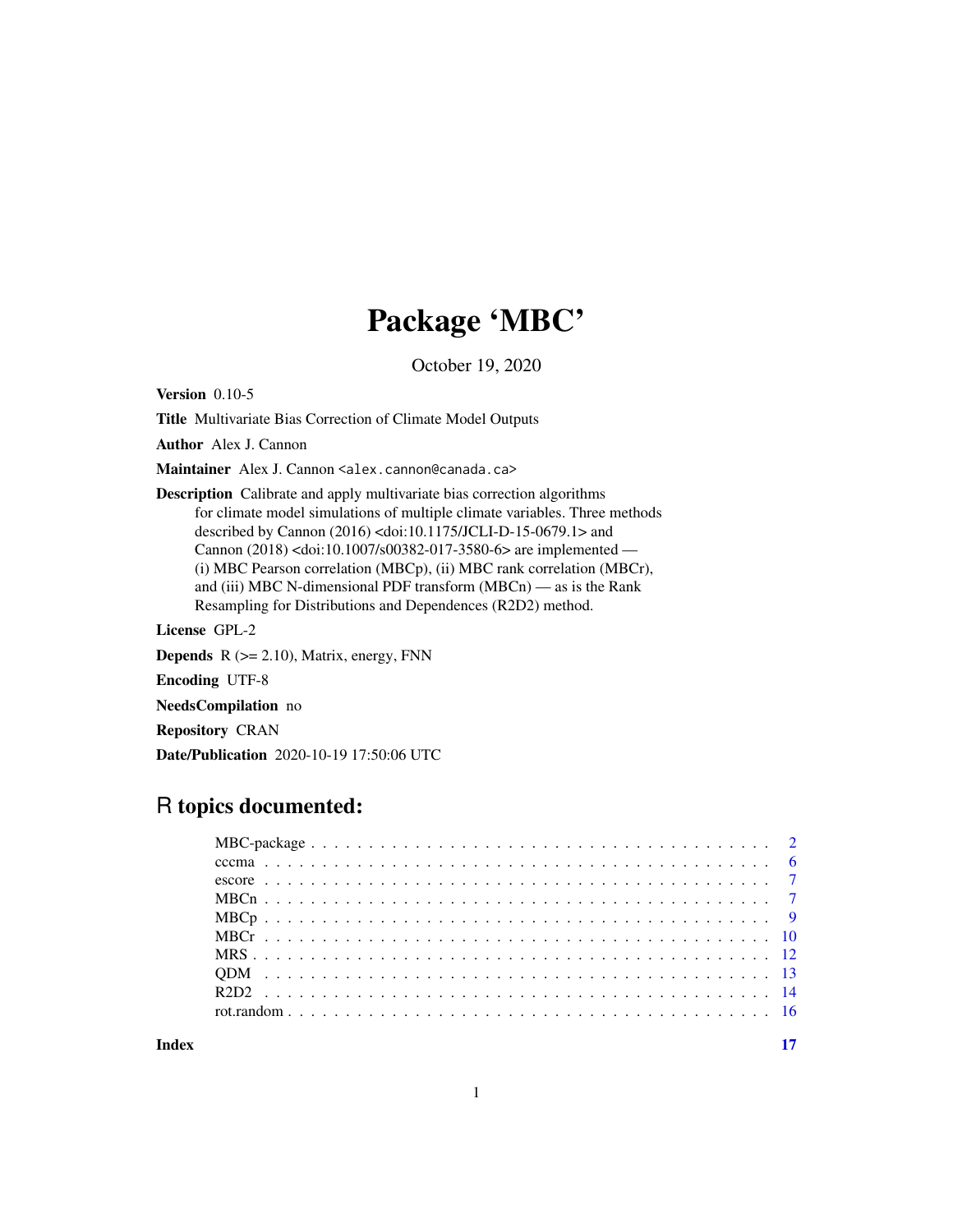<span id="page-1-0"></span>

#### Description

Calibrate and apply multivariate bias correction algorithms for climate model simulations of multiple climate variables. Three iterative methods are supported: (i) MBC Pearson correlation (MBCp), (ii) MBC rank correlation (MBCr), and (iii) MBC N-dimensional probability density function transform (MBCn). The first two, MBCp and MBCr (Cannon, 2016), match marginal distributions and inter-variable dependence structure. Dependence structure can be measured either by the Pearson correlation ([MBCp](#page-8-1)) or by the Spearman rank correlation ([MBCr](#page-9-1)). The energy distance score ([escore](#page-6-1)) is recommended for model selection. The third, [MBCn](#page-6-2) (Cannon, 2018), which operates on the full multivariate distribution, is more flexible and can be considered to be a multivariate analogue of univariate quantile mapping. All aspects of the observed distribution are transferred to the climate model simulations. In each of the three methods, marginal distributions are corrected by the change-preserving quantile delta mapping ([QDM](#page-12-1)) algorithm (Cannon et al., 2015). Finally, an implementation of the Rank Resampling for Distributions and Dependences (R2D2) method introduced by Vrac (2018) is also included.

An example application of the three MBC methods using the cccma dataset can be run via:

example(MBC,run.dontrun=TRUE)

Note: because empirical quantiles and their changes are used by [QDM](#page-12-1), sample sizes of the observed, model calibration, and model projection datasets should be approximately equal.

# Details

| Package:  | MBC     |
|-----------|---------|
| Type:     | Package |
| License:  | $GPL-2$ |
| LazyLoad: | yes     |

#### References

Cannon, A.J., 2018. Multivariate quantile mapping bias correction: An N-dimensional probability density function transform for climate model simulations of multiple variables. Climate Dynamics, 50(1-2):31-49. doi:10.1007/s00382-017-3580-6

Cannon, A.J., 2016. Multivariate bias correction of climate model output: Matching marginal distributions and inter-variable dependence structure. Journal of Climate, 29:7045-7064. doi:10.1175/JCLI-D-15-0679.1

Cannon, A.J., S.R. Sobie, and T.Q. Murdock, 2015. Bias correction of simulated precipitation by quantile mapping: How well do methods preserve relative changes in quantiles and extremes? Journal of Climate, 28:6938-6959. doi:10.1175/JCLI-D-14-00754.1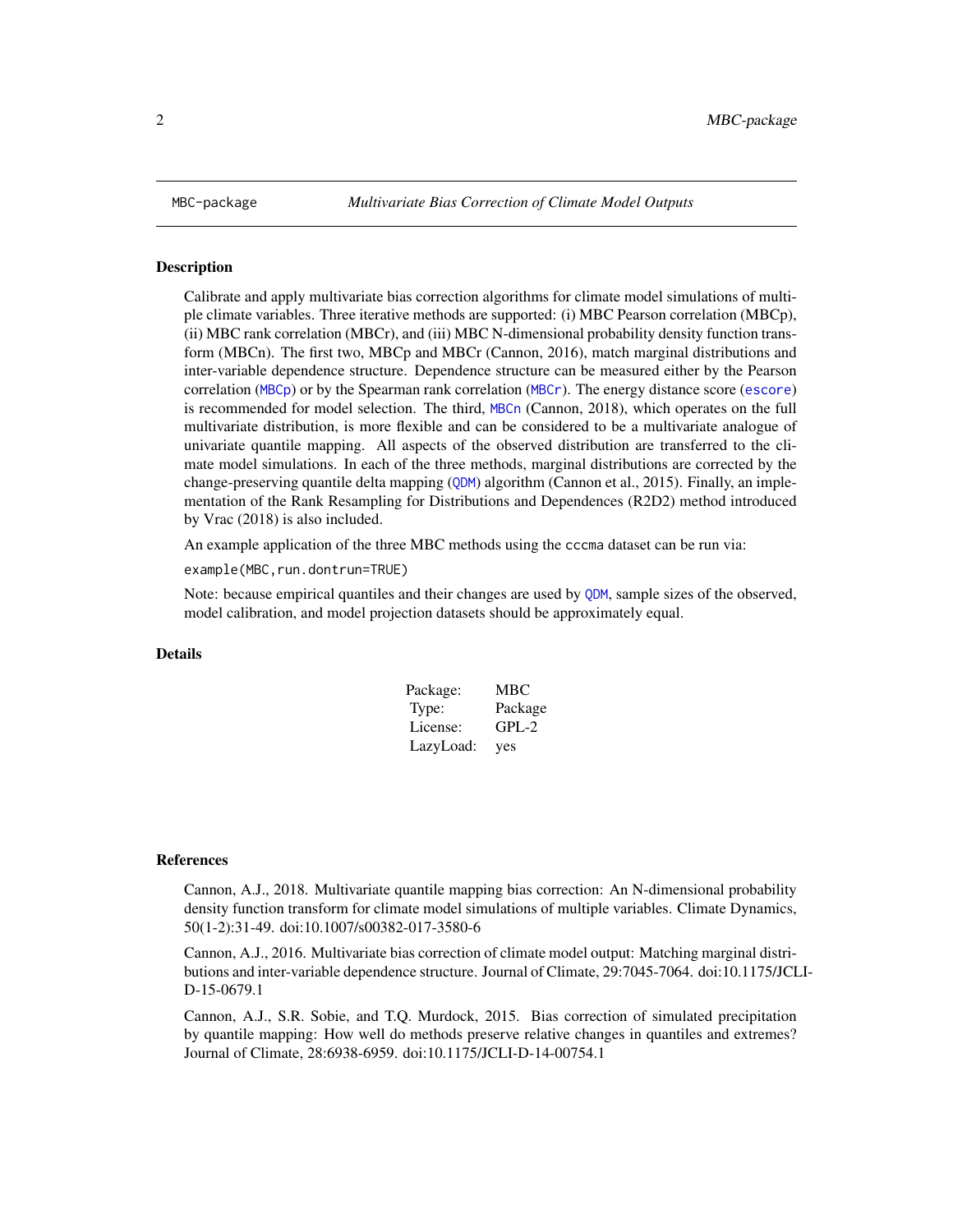<span id="page-2-0"></span>Francois, B., M. Vrac, A.J. Cannon, Y. Robin, and D. Allard, 2020. Multivariate bias corrections of climate simulations: Which benefits for which losses? Earth System Dynamics, 11:537-562. doi:10.5194/esd-11-537-2020

Vrac, M., 2018. Multivariate bias adjustment of high-dimensional climate simulations: the Rank Resampling for Distributions and Dependences (R2D2) bias correction. Hydrology and Earth System Sciences, 22:3175-3196. doi:10.5194/hess-22-3175-2018

# See Also

[QDM](#page-12-1)[,MBCp](#page-8-1)[,MBCr](#page-9-1)[,MBCn](#page-6-2)[,R2D2,](#page-13-1)[escore,](#page-6-1)[rot.random,](#page-15-1)[cccma](#page-5-1)

#### Examples

```
## Not run:
data(cccma)
set.seed(1)
# Univariate quantile mapping
qdm.c <- cccma$gcm.c*0
qdm.p <- cccma$gcm.p*0
for(i in seq(ncol(cccma$gcm.c))){
    fit.qdm <- QDM(o.c=cccma$rcm.c[,i], m.c=cccma$gcm.c[,i],
                   m.p=cccma$gcm.p[,i], ratio=cccma$ratio.seq[i],
                   trace=cccma$trace[i])
    qdm.c[,i] <- fit.qdm$mhat.c
    qdm.p[,i] <- fit.qdm$mhat.p
}
# Multivariate MBCp bias correction
fit.mbcp <- MBCp(o.c=cccma$rcm.c, m.c=cccma$gcm.c,
                 m.p=cccma$gcm.p, ratio.seq=cccma$ratio.seq,
                 trace=cccma$trace)
mbcp.c <- fit.mbcp$mhat.c
mbcp.p <- fit.mbcp$mhat.p
# Multivariate MBCr bias correction
fit.mbcr <- MBCr(o.c=cccma$rcm.c, m.c=cccma$gcm.c,
                 m.p=cccma$gcm.p, ratio.seq=cccma$ratio.seq,
                 trace=cccma$trace)
mbcr.c <- fit.mbcr$mhat.c
mbcr.p <- fit.mbcr$mhat.p
# Multivariate MBCn bias correction
fit.mbcn <- MBCn(o.c=cccma$rcm.c, m.c=cccma$gcm.c,
                 m.p=cccma$gcm.p, ratio.seq=cccma$ratio.seq,
                 trace=cccma$trace)
mbcn.c <- fit.mbcn$mhat.c
mbcn.p <- fit.mbcn$mhat.p
colnames(mbcn.c) <- colnames(mbcn.p) <-
    colnames(cccma$rcm.c)
# Correlation matrices (Pearson and Spearman)
```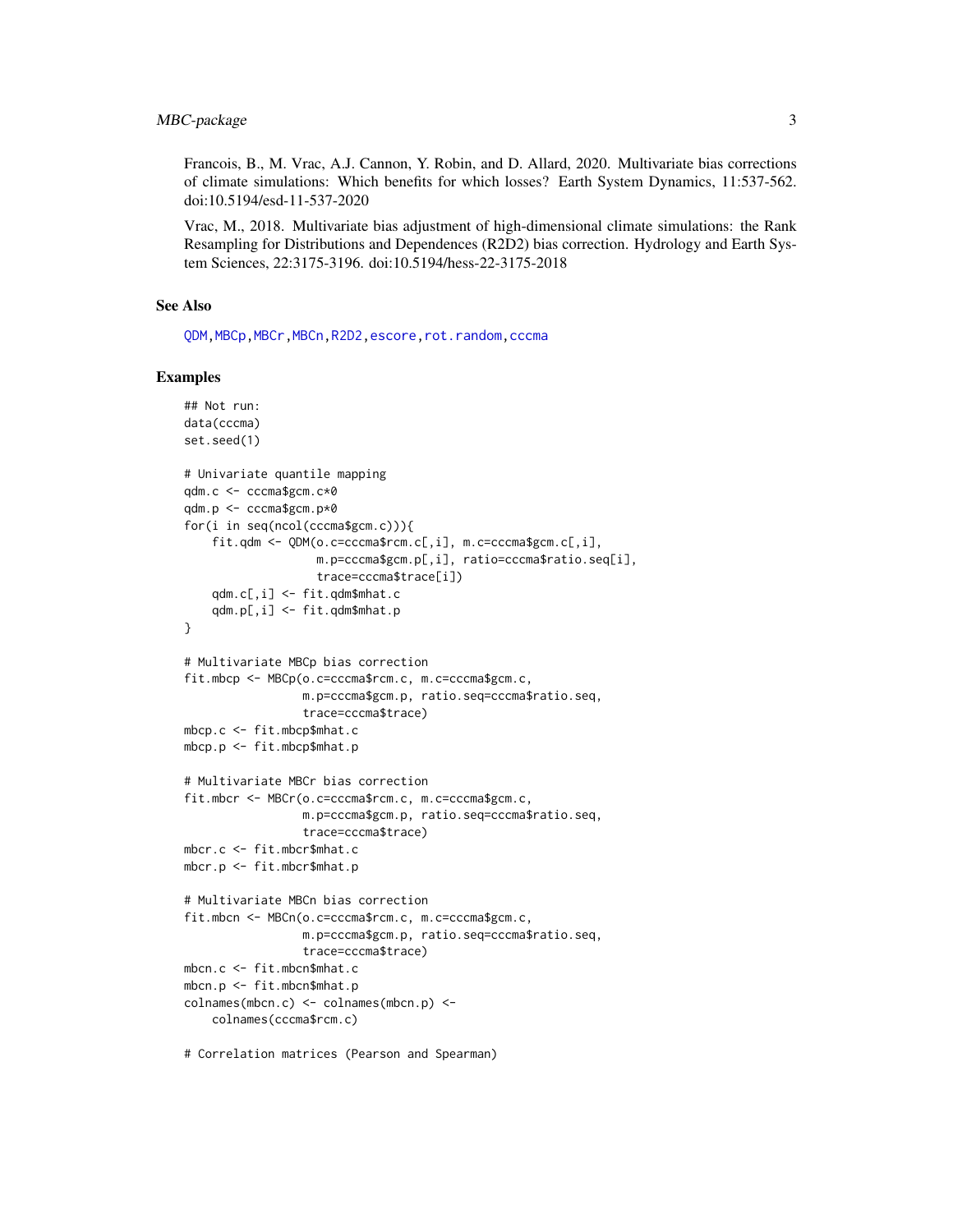```
# MBCp
dev.new()
par(mfrow=c(2, 2))
plot(c(cor(cccma$rcm.c)), c(cor(qdm.c)), col='black',
     pch=19, xlim=c(-1, 1), ylim=c(-1, 1),
     xlab='CanRCM4', ylab='CanESM2 MBCp',
     main='Pearson correlation\nMBCp calibration')
abline(0, 1)
grid()
points(c(cor(cccma$rcm.c)), c(cor(mbcp.c)), col='red')
plot(c(cor(cccma$rcm.p)), c(cor(qdm.p)),
     col='black', pch=19, xlim=c(-1, 1), ylim=c(-1, 1),
     xlab='CanRCM4', ylab='CanESM2 MBCp',
     main='Pearson correlation\nMBCp evaluation')
abline(0, 1)
grid()
points(c(cor(cccma$rcm.p)), c(cor(mbcp.p)), col='red')
plot(c(cor(cccma$rcm.c, m='s')), c(cor(qdm.c, m='s')),
     col='black', pch=19, xlim=c(-1, 1), ylim=c(-1, 1),
     xlab='CanRCM4', ylab='CanESM2 MBCp',
     main='Spearman correlation\nMBCp calibration')
abline(0, 1)
grid()
points(c(cor(cccma$rcm.c, m='s')), c(cor(mbcp.c, m='s')),
       col='red')
plot(c(cor(cccma$rcm.p, m='s')), c(cor(qdm.p, m='s')),
     col='black', pch=19, xlim=c(-1, 1), ylim=c(-1, 1),
     xlab='CanRCM4', ylab='CanESM2 MBCp',
     main='Spearman correlation\nMBCp evaluation')
abline(0, 1)
grid()
points(c(cor(cccma$rcm.p, m='s')), c(cor(mbcp.p, m='s')),
       col='red')
# MBCr
dev.new()
par(mfrow=c(2, 2))
plot(c(cor(cccma$rcm.c)), c(cor(qdm.c)), col='black',
     pch=19, xlim=c(-1, 1), ylim=c(-1, 1),
     xlab='CanRCM4', ylab='CanESM2 MBCr',
     main='Pearson correlation\nMBCr calibration')
abline(0, 1)
grid()
points(c(cor(cccma$rcm.c)), c(cor(mbcr.c)), col='blue')
plot(c(cor(cccma$rcm.p)), c(cor(qdm.p)),
     col='black', pch=19, xlim=c(-1, 1), ylim=c(-1, 1),
     xlab='CanRCM4', ylab='CanESM2 MBCr',
     main='Pearson correlation\nMBCr evaluation')
abline(0, 1)
grid()
points(c(cor(cccma$rcm.p)), c(cor(mbcr.p)), col='blue')
plot(c(cor(cccma$rcm.c, m='s')), c(cor(qdm.c, m='s')),
     col='black', pch=19, xlim=c(-1, 1), ylim=c(-1, 1),
```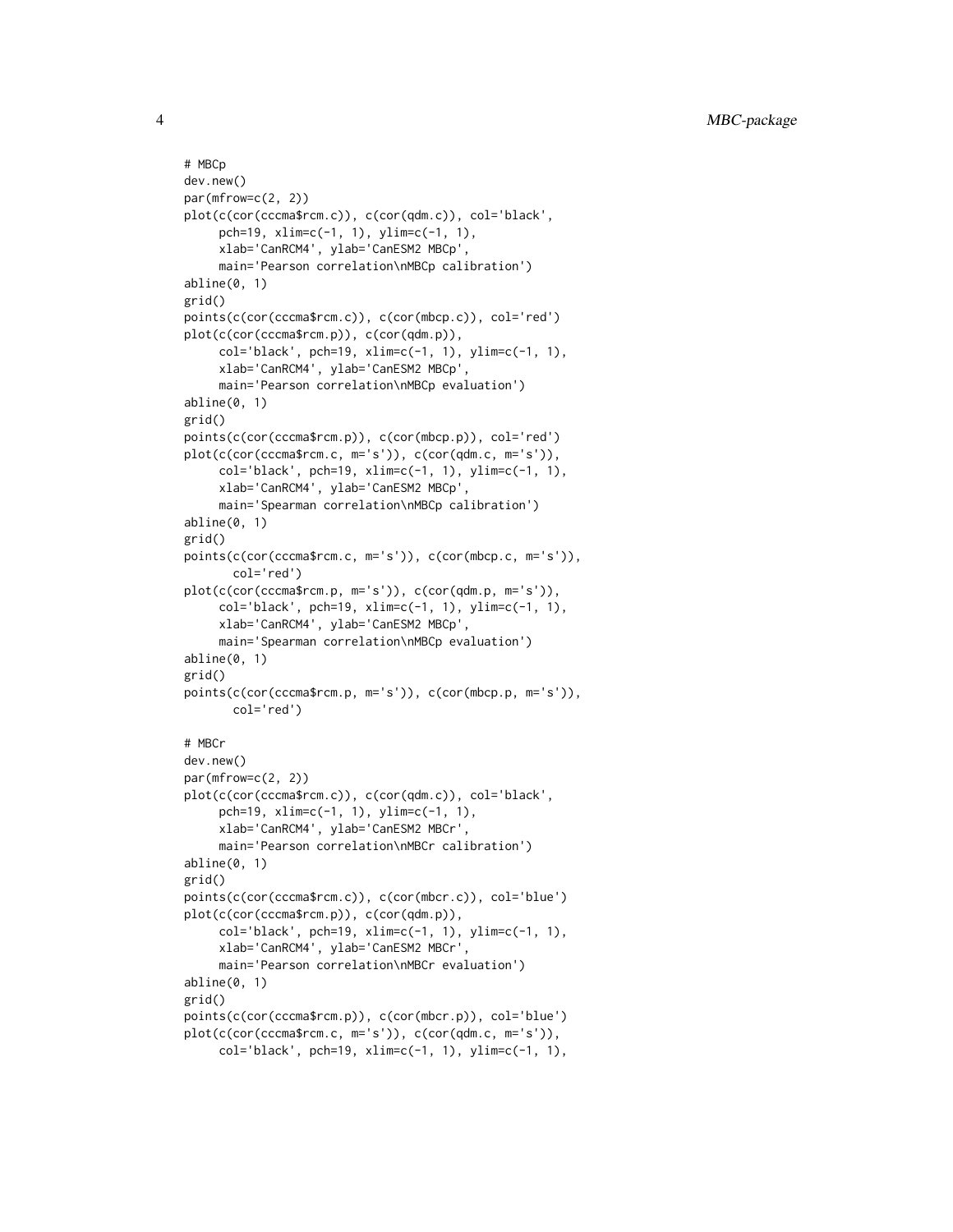```
xlab='CanRCM4', ylab='CanESM2 MBCr',
     main='Spearman correlation\nMBCr calibration')
abline(0, 1)
grid()
points(c(cor(cccma$rcm.c, m='s')), c(cor(mbcr.c, m='s')),
       col='blue')
plot(c(cor(cccma$rcm.p, m='s')), c(cor(qdm.p, m='s')),
     col='black', pch=19, xlim=c(-1, 1), ylim=c(-1, 1),
     xlab='CanRCM4', ylab='CanESM2 MBCr',
     main='Spearman correlation\nMBCr evaluation')
abline(0, 1)
grid()
points(c(cor(cccma$rcm.p, m='s')), c(cor(mbcr.p, m='s')),
       col='blue')
# MBCn
dev.new()
par(mfrow=c(2, 2))
plot(c(cor(cccma$rcm.c)), c(cor(qdm.c)), col='black',
     pch=19, xlim=c(-1, 1), ylim=c(-1, 1),
     xlab='CanRCM4', ylab='CanESM2 MBCn',
     main='Pearson correlation\nMBCn calibration')
abline(0, 1)
grid()
points(c(cor(cccma$rcm.c)), c(cor(mbcn.c)), col='orange')
plot(c(cor(cccma$rcm.p)), c(cor(qdm.p)),
     col='black', pch=19, xlim=c(-1, 1), ylim=c(-1, 1),
     xlab='CanRCM4', ylab='CanESM2 MBCn',
     main='Pearson correlation\nMBCn evaluation')
abline(0, 1)
grid()
points(c(cor(cccma$rcm.p)), c(cor(mbcn.p)), col='orange')
plot(c(cor(cccma$rcm.c, m='s')), c(cor(qdm.c, m='s')),
     col='black', pch=19, xlim=c(-1, 1), ylim=c(-1, 1),
     xlab='CanRCM4', ylab='CanESM2 MBCn',
     main='Spearman correlation\nMBCn calibration')
abline(0, 1)
grid()
points(c(cor(cccma$rcm.c, m='s')), c(cor(mbcn.c, m='s')),
       col='orange')
plot(c(cor(cccma$rcm.p, m='s')), c(cor(qdm.p, m='s')),
     col='black', pch=19, xlim=c(-1, 1), ylim=c(-1, 1),
     xlab='CanRCM4', ylab='CanESM2 MBCn',
     main='Spearman correlation\nMBCn evaluation')
abline(0, 1)
grid()
points(c(cor(cccma$rcm.p, m='s')), c(cor(mbcn.p, m='s')),
       col='orange')
# Pairwise scatterplots
dev.new()
pairs(cccma$gcm.c, main='CanESM2 calibration', col='#0000001A')
dev.new()
```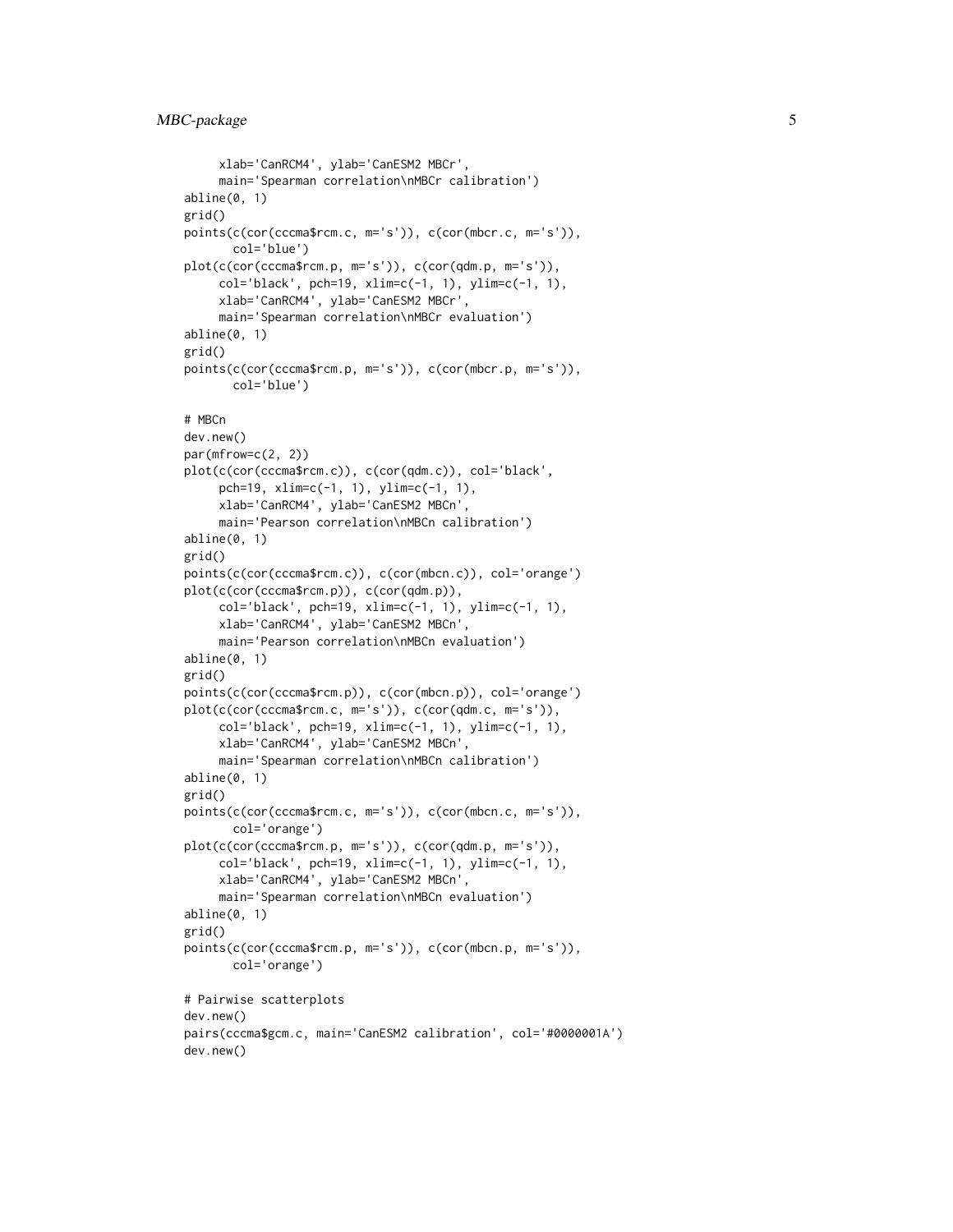```
pairs(cccma$rcm.c, main='CanRCM4 calibration', col='#0000001A')
dev.new()
pairs(qdm.c, main='QDM calibration', col='#0000001A')
dev.new()
pairs(mbcp.c, main='MBCp calibration', col='#FF00001A')
dev.new()
pairs(mbcr.c, main='MBCr calibration', col='#0000FF1A')
dev.new()
pairs(mbcn.c, main='MBCn calibration', col='#FFA5001A')
# Energy distance skill score relative to univariate QDM
escore.qdm <- escore(cccma$rcm.p, qdm.p, scale.x=TRUE)
escore.mbcp <- escore(cccma$rcm.p, mbcp.p, scale.x=TRUE)
escore.mbcr <- escore(cccma$rcm.p, mbcr.p, scale.x=TRUE)
escore.mbcn <- escore(cccma$rcm.p, mbcn.p, scale.x=TRUE)
cat('ESS (MBCp):', 1-escore.mbcp/escore.qdm, '\n')
cat('ESS (MBCr):', 1-escore.mbcr/escore.qdm, '\n')
cat('ESS (MBCn):', 1-escore.mbcn/escore.qdm, '\n')
## End(Not run)
```
<span id="page-5-1"></span>cccma *Sample CanESM2 and CanRCM4 data*

#### Description

Sample CanESM2 (T63 grid) and CanRCM4 (0.22-deg grid) data (122.5 deg W, 50 deg N).

```
pr: precipitation (mm day-1)
tas: average surface temperature (deg. C)
dtr: diurnal temperature range (deg. C)
sfcWind: surface wind speed (m s-1)
ps: surface pressure (ps)
huss: surface specific humidity (kg kg-1)
rsds: surface downwelling shortwave radiation (W m-2)
rlds: surface downwelling longwave radiation (W m-2)
```
# Value

a list of with elements consisting of:

| gcm.c     | matrix of CanESM2 variables for the calibration period.                 |
|-----------|-------------------------------------------------------------------------|
| gcm.p     | matrix of CanESM2 variables for the validation period.                  |
| rcm.c     | matrix of CanRCM4 variables for the calibration period.                 |
| rcm.p     | matrix of CanRCM4 variables for the validation period.                  |
| ratio.seq | vector of logical values indicating if samples are of a ratio quantity. |
| trace     | numeric values indicating trace thresholds for each ratio quantity.     |

<span id="page-5-0"></span>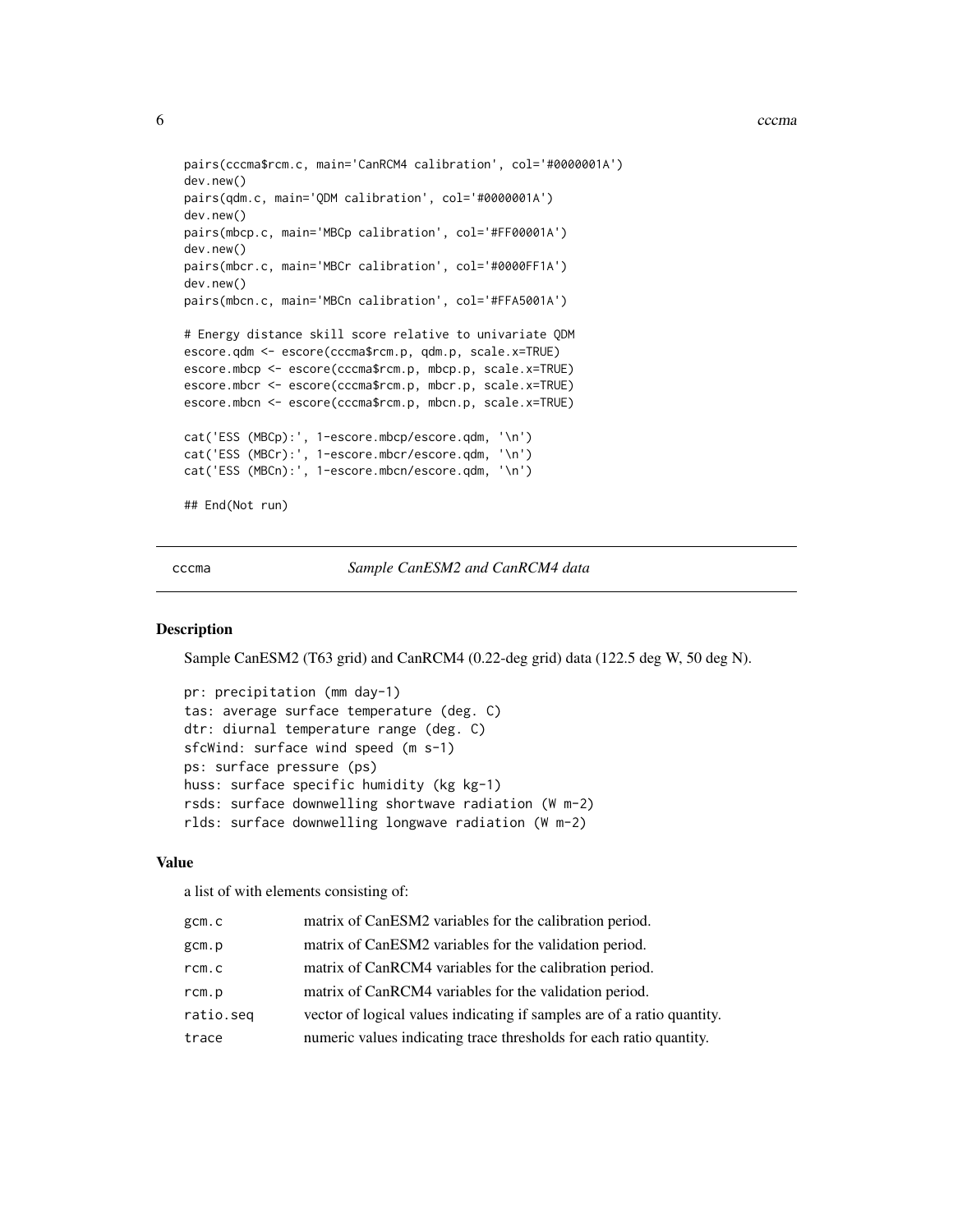<span id="page-6-1"></span><span id="page-6-0"></span>

# Description

Calculate the energy distance score measuring the statistical discrepancy between samples x and y from two multivariate distributions.

# Usage

```
escore(x, y, scale.x=FALSE, n.cases=NULL, alpha=1, method='cluster')
```
#### Arguments

| X       | numeric matrix.                                                    |
|---------|--------------------------------------------------------------------|
| У       | numeric matrix.                                                    |
| scale.x | logical indicating whether data should be standardized based on x. |
| n.cases | the number of sub-sampled cases; NULL uses all data.               |
| alpha   | distance exponent in $(0,2)$                                       |
| method  | method used to weight the statistics                               |

#### References

Székely, G.J. and M.L. Rizzo, 2004. Testing for equal distributions in high dimension, InterStat, November (5).

Székely, G.J. and M.L. Rizzo, 2013. Energy statistics: statistics based on distances. Journal of Statistical Planning and Inference, 143(8):1249-1272. doi:10.1016/j.jspi.2013.03.018

Rizzo, M.L. and G.L. Székely, 2016. Energy distance. Wiley Interdisciplinary Reviews: Computational Statistics, 8(1):27-38.

<span id="page-6-2"></span>

MBCn *Multivariate bias correction (N-pdft)*

#### Description

Multivariate bias correction that matches the multivariate distribution using [QDM](#page-12-1) and the N-dimensional probability density function transform (N-pdft) following Cannon (2018).

## Usage

```
MBCn(o.c, m.c, m.p, iter=30, ratio.seq=rep(FALSE, ncol(o.c)),
     trace=0.05, trace.calc=0.5*trace, jitter.factor=0,
     n.tau=NULL, ratio.max=2, ratio.max.trace=10*trace,
     ties='first', qmap.precalc=FALSE, rot.seq=NULL,
     silent=FALSE, n.escore=0, return.all=FALSE, subsample=NULL,
     pp.type=7)
```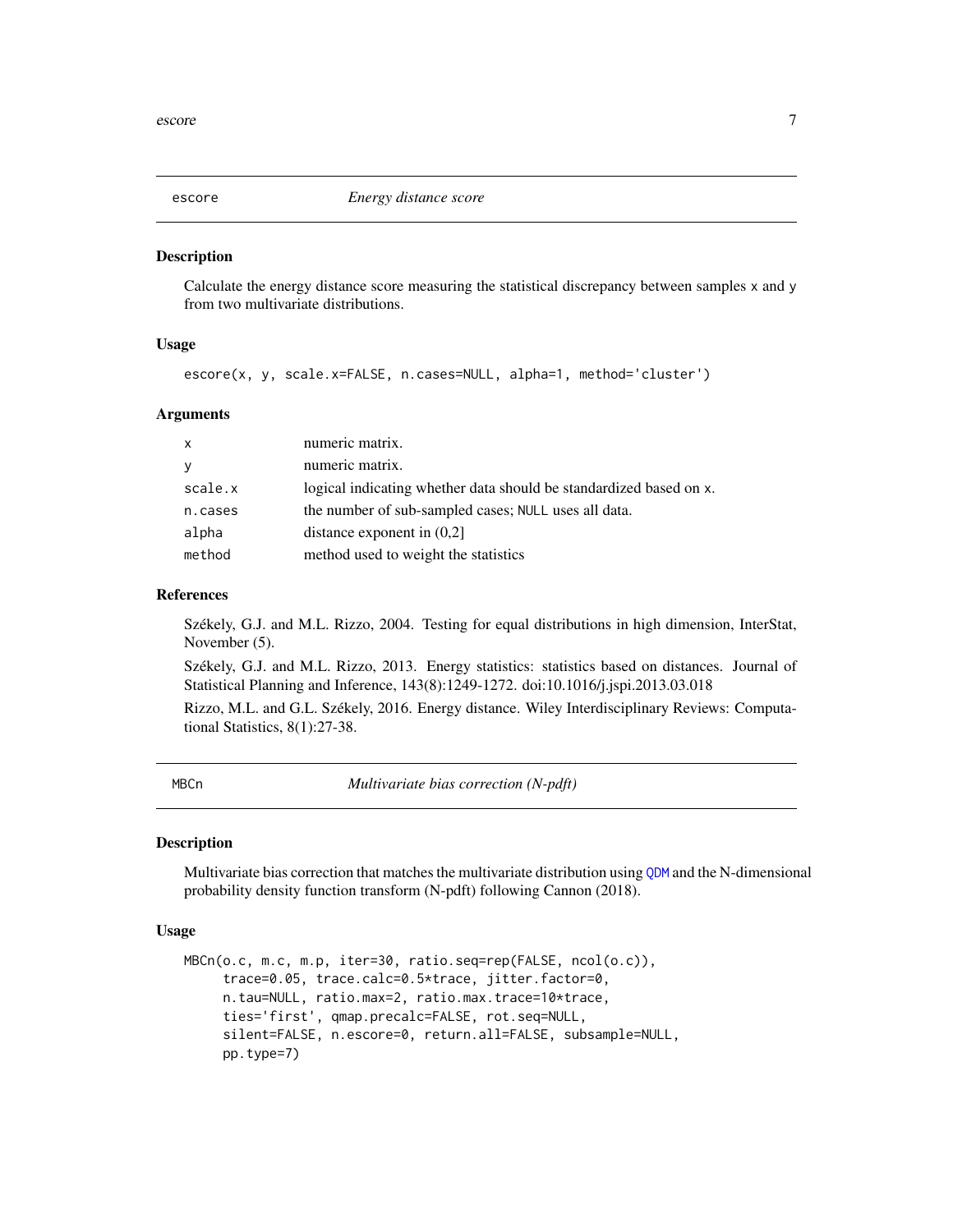# Arguments

| 0.C             | matrix of observed samples during the calibration period.                                                                                      |
|-----------------|------------------------------------------------------------------------------------------------------------------------------------------------|
| m.c             | matrix of model outputs during the calibration period.                                                                                         |
| m.p             | matrix of model outputs during the projected period.                                                                                           |
| iter            | maximum number of algorithm iterations.                                                                                                        |
| ratio.seq       | vector of logical values indicating if samples are of a ratio quantity (e.g., precip-<br>itation).                                             |
| trace           | numeric values indicating thresholds below which values of a ratio quantity<br>(e.g., ratio=TRUE) should be considered exact zeros.            |
| trace.calc      | numeric values of thresholds used internally when handling of exact zeros; de-<br>faults to one half of trace.                                 |
| jitter.factor   | optional strength of jittering to be applied when quantities are quantized.                                                                    |
| n.tau           | number of quantiles used in the quantile mapping; NULL equals the length of the<br>m. p series.                                                |
| ratio.max       | numeric values indicating the maximum proportional changes allowed for ratio<br>quantities below the ratio.max.trace threshold.                |
| ratio.max.trace |                                                                                                                                                |
|                 | numeric values of trace thresholds used to constrain the proportional change in<br>ratio quantities to ratio.max; defaults to ten times trace. |
| ties            | method used to handle ties when calculating ordinal ranks.                                                                                     |
| qmap.precalc    | logical value indicating if m. c and m. p are outputs from QDM.                                                                                |
| rot.seg         | use a supplied list of random rotation matrices. NULL generates on the fly.                                                                    |
| silent          | logical value indicating if algorithm progress should be reported.                                                                             |
| n.escore        | number of cases used to calculate the energy distance when monitoring conver-<br>gence.                                                        |
| return.all      | logical value indicating whether results from all iterations are returned.                                                                     |
| subsample       | use subsample draws of size n. tau to calculate initial empirical quantiles; if<br>NULL, calculate normally.                                   |
| pp.type         | type of plotting position used in quantile.                                                                                                    |

# Value

a list of with elements consisting of:

| mhat.c | matrix of bias corrected m. c values for the calibration period. |
|--------|------------------------------------------------------------------|
| mhat.p | matrix of bias corrected m. p values for the projection period.  |

# References

Cannon, A.J., 2018. Multivariate quantile mapping bias correction: An N-dimensional probability density function transform for climate model simulations of multiple variables. Climate Dynamics, 50(1-2):31-49. doi:10.1007/s00382-017-3580-6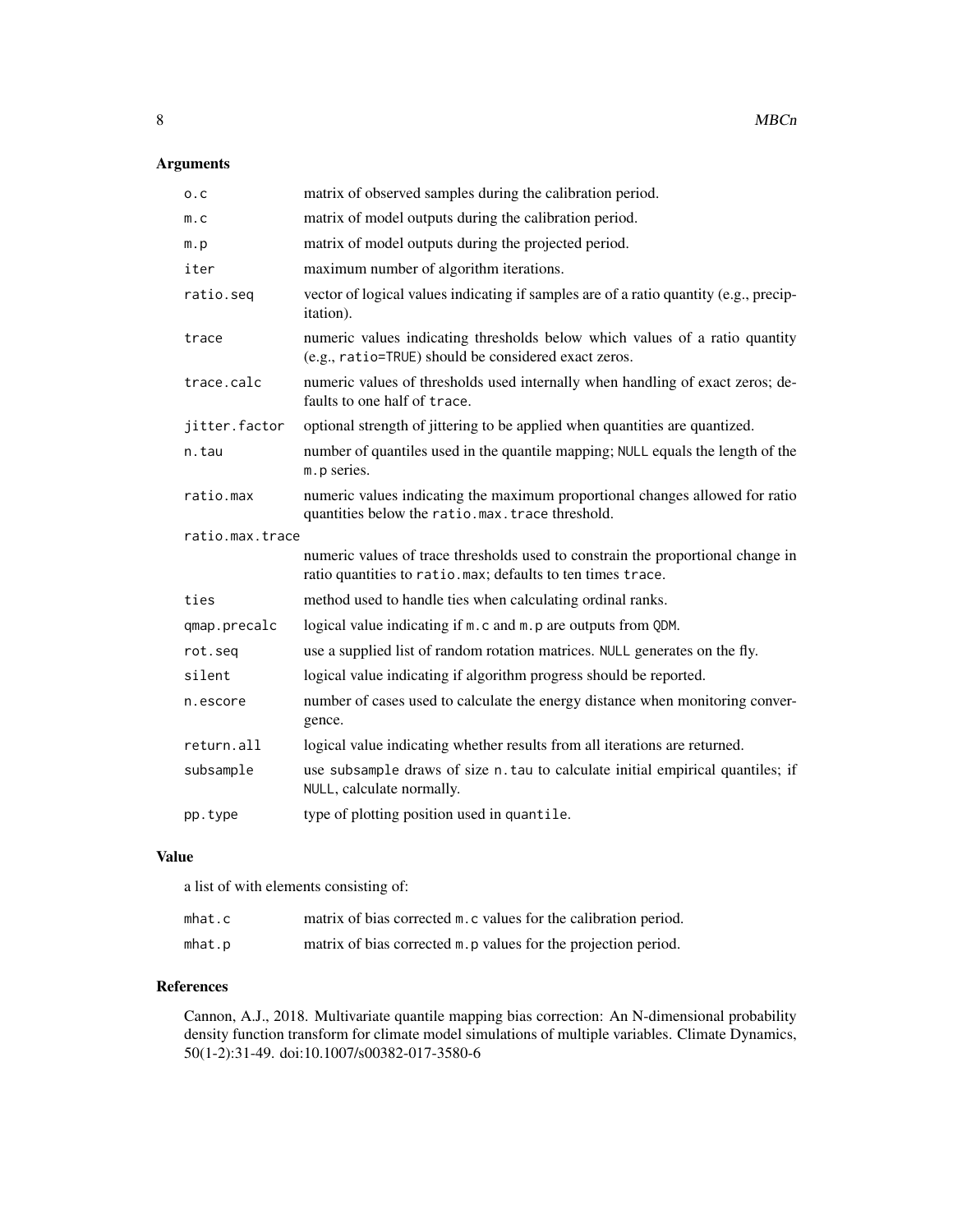#### <span id="page-8-0"></span> $MBCp$  9

Cannon, A.J., S.R. Sobie, and T.Q. Murdock, 2015. Bias correction of simulated precipitation by quantile mapping: How well do methods preserve relative changes in quantiles and extremes? Journal of Climate, 28:6938-6959. doi:10.1175/JCLI-D-14-00754.1

Pitié, F., A.C. Kokaram, and R. Dahyot, 2005. N-dimensional probability density function transfer and its application to color transfer. In Tenth IEEE International Conference on Computer Vision, 2005. ICCV 2005. (Vol. 2, pp. 1434-1439). IEEE.

Pitié, F., A.C. Kokaram, and R. Dahyot, 2007. Automated colour grading using colour distribution transfer. Computer Vision and Image Understanding, 107(1):123-137.

# See Also

[QDM](#page-12-1)[,MBCp](#page-8-1)[,MBCr](#page-9-1)[,MRS](#page-11-1)[,escore,](#page-6-1)[rot.random](#page-15-1)

<span id="page-8-1"></span>MBCp *Multivariate bias correction (Pearson correlation)*

#### Description

Multivariate bias correction that matches marginal distributions using [QDM](#page-12-1) and the Pearson correlation dependence structure following Cannon (2016).

#### Usage

```
MBCp(o.c, m.c, m.p, iter=20, cor.thresh=1e-4,
     ratio.seq=rep(FALSE, ncol(o.c)), trace=0.05,
     trace.calc=0.5*trace, jitter.factor=0, n.tau=NULL,
     ratio.max=2, ratio.max.trace=10*trace, ties='first',
     qmap.precalc=FALSE, silent=FALSE, subsample=NULL,
     pp.type=7)
```
#### Arguments

| 0.C        | matrix of observed samples during the calibration period.                                                                           |
|------------|-------------------------------------------------------------------------------------------------------------------------------------|
| m.c        | matrix of model outputs during the calibration period.                                                                              |
| m.p        | matrix of model outputs during the projected period.                                                                                |
| iter       | maximum number of algorithm iterations.                                                                                             |
| cor.thresh | if greater than zero, a threshold indicating the change in magnitude of Pearson<br>correlations required for convergence.           |
| ratio.seg  | vector of logical values indicating if samples are of a ratio quantity (e.g., precip-<br><i>itation</i> ).                          |
| trace      | numeric values indicating thresholds below which values of a ratio quantity<br>(e.g., ratio=TRUE) should be considered exact zeros. |
| trace.calc | numeric values of thresholds used internally when handling of exact zeros; de-<br>faults to one half of trace.                      |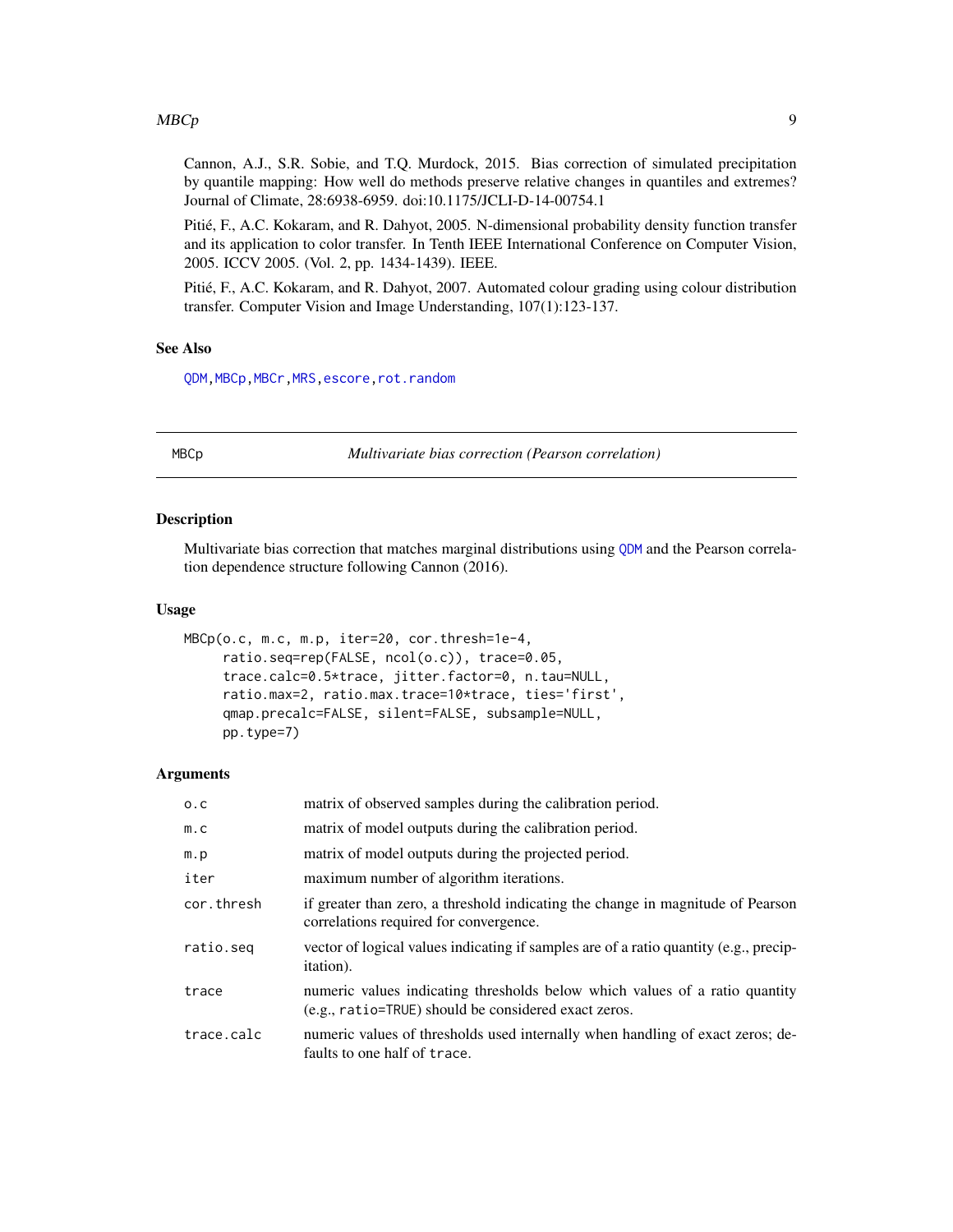<span id="page-9-0"></span>

| jitter.factor   | optional strength of jittering to be applied when quantities are quantized.                                                                    |  |
|-----------------|------------------------------------------------------------------------------------------------------------------------------------------------|--|
| n.tau           | number of quantiles used in the quantile mapping; NULL equals the length of the<br>m. p series.                                                |  |
| ratio.max       | numeric values indicating the maximum proportional changes allowed for ratio<br>quantities below the ratio.max.trace threshold.                |  |
| ratio.max.trace |                                                                                                                                                |  |
|                 | numeric values of trace thresholds used to constrain the proportional change in<br>ratio quantities to ratio.max; defaults to ten times trace. |  |
| ties            | method used to handle ties when calculating ordinal ranks.                                                                                     |  |
| qmap.precalc    | logical value indicating if m. c and m. p are outputs from QDM.                                                                                |  |
| silent          | logical value indicating if algorithm progress should be reported.                                                                             |  |
| subsample       | use subsample draws of size n. tau to calculate initial empirical quantiles; if<br>NULL, calculate normally.                                   |  |
| pp.type         | type of plotting position used in quantile.                                                                                                    |  |

# Value

a list of with elements consisting of:

| mhat.c | matrix of bias corrected m.c values for the calibration period. |
|--------|-----------------------------------------------------------------|
| mhat.p | matrix of bias corrected m. p values for the projection period. |

#### References

Cannon, A.J., 2016. Multivariate bias correction of climate model output: Matching marginal distributions and inter-variable dependence structure. Journal of Climate, 29:7045-7064. doi:10.1175/JCLI-D-15-0679.1

Cannon, A.J., S.R. Sobie, and T.Q. Murdock, 2015. Bias correction of simulated precipitation by quantile mapping: How well do methods preserve relative changes in quantiles and extremes? Journal of Climate, 28:6938-6959. doi:10.1175/JCLI-D-14-00754.1

# See Also

[QDM](#page-12-1)[,MBCr](#page-9-1)[,MRS](#page-11-1)[,MBCn](#page-6-2) [escore](#page-6-1)

<span id="page-9-1"></span>MBCr *Multivariate bias correction (Spearman rank correlation)*

# Description

Multivariate bias correction that matches marginal distributions using [QDM](#page-12-1) and the Spearman rank correlation dependence structure following Cannon (2016).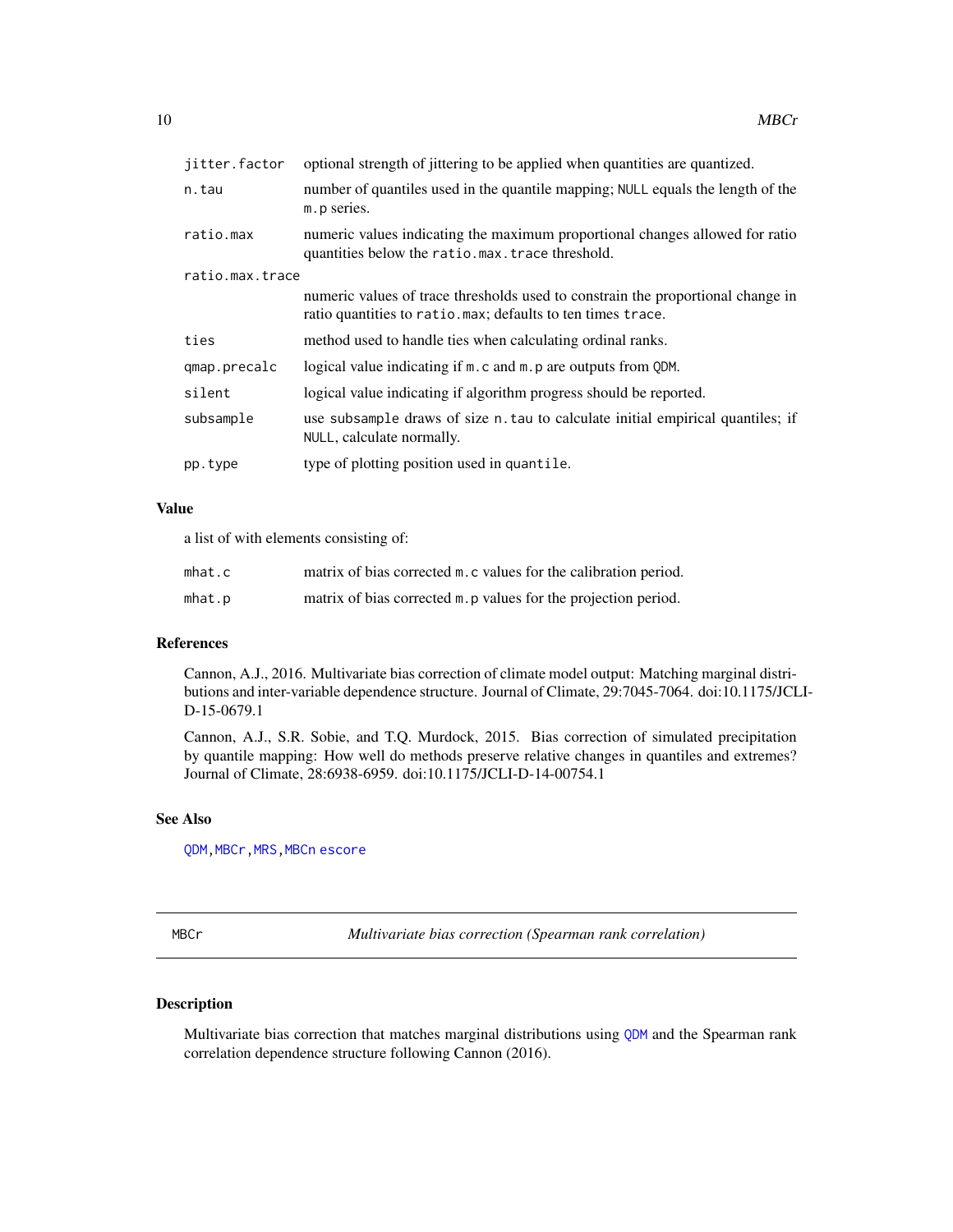# $MBCr$  11

# Usage

```
MBCr(o.c, m.c, m.p, iter=20, cor.thresh=1e-4,
     ratio.seq=rep(FALSE, ncol(o.c)), trace=0.05,
     trace.calc=0.5*trace, jitter.factor=0, n.tau=NULL,
     ratio.max=2, ratio.max.trace=10*trace, ties='first',
     qmap.precalc=FALSE, silent=FALSE, subsample=NULL,
     pp.type=7)
```
# Arguments

| 0.C             | matrix of observed samples during the calibration period.                                                                                      |  |
|-----------------|------------------------------------------------------------------------------------------------------------------------------------------------|--|
| m.c             | matrix of model outputs during the calibration period.                                                                                         |  |
| m.p             | matrix of model outputs during the projected period.                                                                                           |  |
| iter            | maximum number of algorithm iterations.                                                                                                        |  |
| cor.thresh      | if greater than zero, a threshold indicating the change in magnitude of Spearman<br>rank correlations required for convergence.                |  |
| ratio.seq       | vector of logical values indicating if samples are of a ratio quantity (e.g., precip-<br>itation).                                             |  |
| trace           | numeric values indicating thresholds below which values of a ratio quantity<br>(e.g., ratio=TRUE) should be considered exact zeros.            |  |
| trace.calc      | numeric values of thresholds used internally when handling of exact zeros; de-<br>faults to one half of trace.                                 |  |
| jitter.factor   | optional strength of jittering to be applied when quantities are quantized.                                                                    |  |
| n.tau           | number of quantiles used in the quantile mapping; NULL equals the length of the<br>m. p series.                                                |  |
| ratio.max       | numeric values indicating the maximum proportional changes allowed for ratio<br>quantities below the ratio.max.trace threshold.                |  |
| ratio.max.trace |                                                                                                                                                |  |
|                 | numeric values of trace thresholds used to constrain the proportional change in<br>ratio quantities to ratio.max; defaults to ten times trace. |  |
| ties            | method used to handle ties when calculating ordinal ranks.                                                                                     |  |
| qmap.precalc    | logical value indicating if m. c and m. p are outputs from QDM.                                                                                |  |
| silent          | logical value indicating if algorithm progress should be reported.                                                                             |  |
| subsample       | use subsample draws of size n. tau to calculate empirical quantiles; if NULL,<br>calculate normally.                                           |  |
| pp.type         | type of plotting position used in quantile.                                                                                                    |  |
|                 |                                                                                                                                                |  |

# Value

a list of with elements consisting of:

| mhat.c | matrix of bias corrected m. c values for the calibration period. |
|--------|------------------------------------------------------------------|
| mhat.p | matrix of bias corrected m. p values for the projection period.  |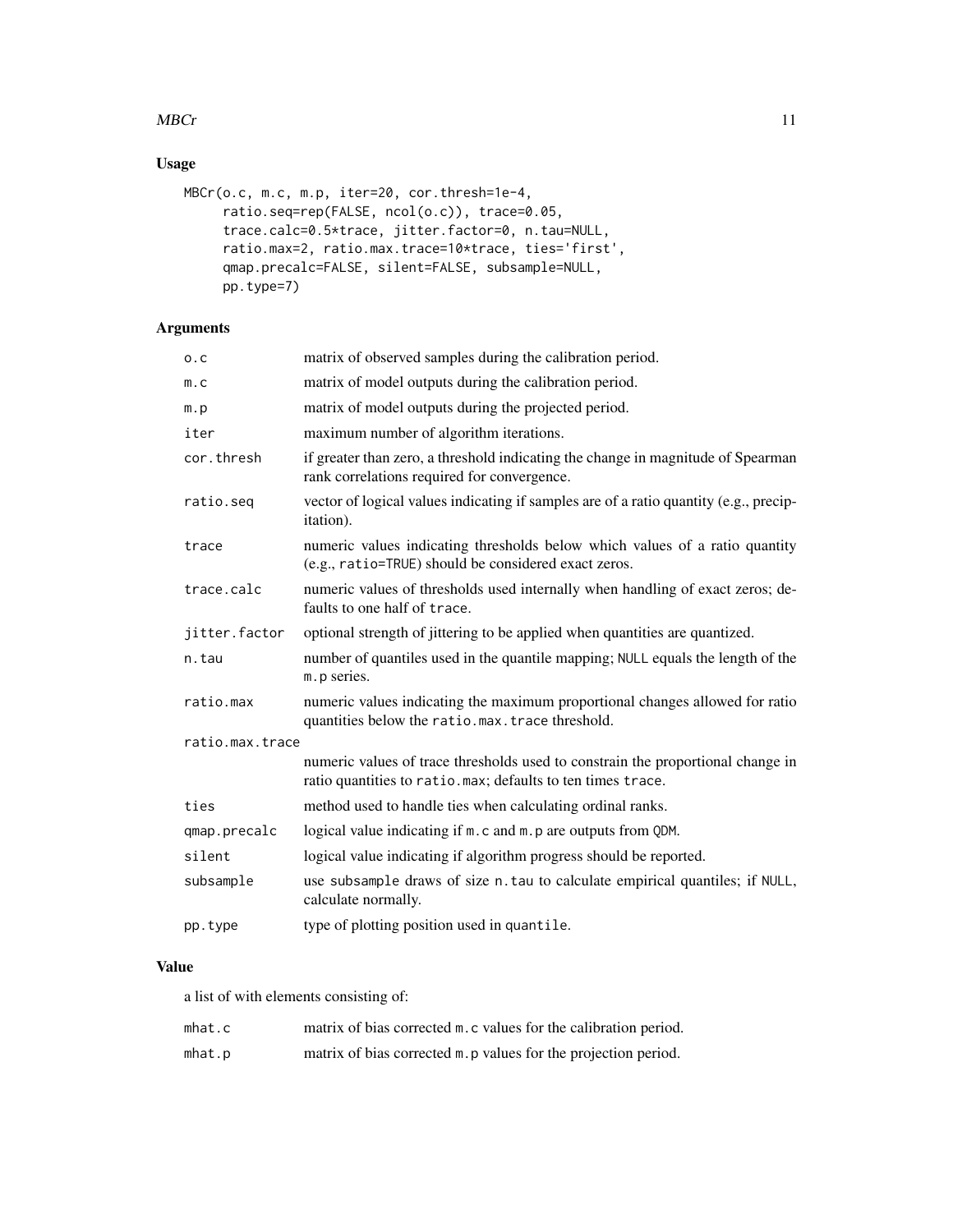# <span id="page-11-0"></span>References

Cannon, A.J., 2016. Multivariate bias correction of climate model output: Matching marginal distributions and inter-variable dependence structure. Journal of Climate, 29:7045-7064. doi:10.1175/JCLI-D-15-0679.1

Cannon, A.J., S.R. Sobie, and T.Q. Murdock, 2015. Bias correction of simulated precipitation by quantile mapping: How well do methods preserve relative changes in quantiles and extremes? Journal of Climate, 28:6938-6959. doi:10.1175/JCLI-D-14-00754.1

#### See Also

[QDM](#page-12-1)[,MBCp](#page-8-1)[,MRS](#page-11-1)[,MBCn](#page-6-2) [escore](#page-6-1)

<span id="page-11-1"></span>

MRS *Multivariate linear rescaling using Cholesky decomposition*

# Description

Multivariate linear bias correction based on Cholesky decomposition of the covariance matrix following Scheuer and Stoller (1962) and Bürger et al. (2011). Bias correction matches the multivariate mean and covariance structure.

#### Usage

```
MRS(o.c, m.c, m.p, o.c.chol=NULL, o.p.chol=NULL, m.c.chol=NULL,
   m.p.chol=NULL)
```
# Arguments

| 0.C         | matrix of observed samples during the calibration period.                                                |
|-------------|----------------------------------------------------------------------------------------------------------|
| m.c         | matrix of model outputs during the calibration period.                                                   |
| m.p         | matrix of model outputs during the projected period.                                                     |
| o.c.chol    | precalculated Cholesky decomposition of the o.c covariance matrix; NULL cal-<br>culates internally.      |
| o.p.chol    | precalculated Cholesky decomposition of the target o. p covariance matrix; NULL<br>defaults to o.c.chol. |
| $m.c.$ chol | precalculated Cholesky decomposition of the m.c covariance matrix; NULL cal-<br>culates internally.      |
| $m.p.$ chol | precalculated Cholesky decomposition of the m. p covariance matrix; NULL cal-<br>culates internally.     |

# Value

a list of with elements consisting of:

| mhat.c | matrix of bias corrected m. c values for the calibration period. |
|--------|------------------------------------------------------------------|
| mhat.p | matrix of bias corrected m. p values for the projection period.  |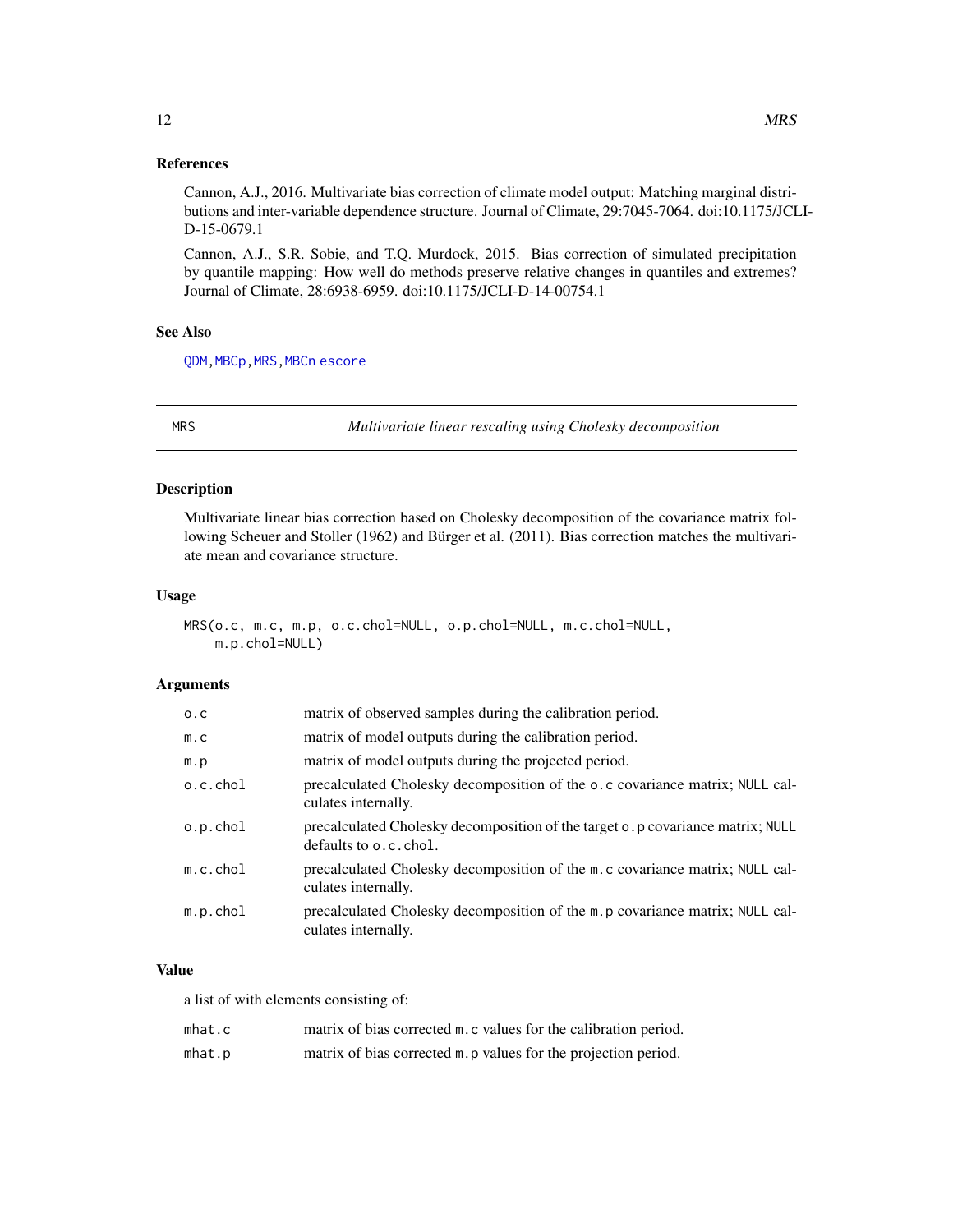### <span id="page-12-0"></span> $QDM$  13

# References

Scheuer, E.M. and D.S. Stoller, 1962. On the generation of normal random vectors. Technometrics, 4(2):278-281.

Bürger, G., J. Schulla, and A.T. Werner, 2011. Estimates of future flow, including extremes, of the Columbia River headwaters. Water Resources Research, 47(10):W10520. doi:10.1029/2010WR009716

# See Also

[MBCp](#page-8-1), MBCr

<span id="page-12-1"></span>QDM *Univariate bias correction via quantile delta mapping*

# Description

Univariate bias correction based on the quantile delta mapping QDM version of the quantile mapping algorithm from Cannon et al. (2015). QDM constrains model-projected changes in quantiles to be preserved following bias correction by quantile mapping.

#### Usage

```
QDM(o.c, m.c, m.p, ratio=FALSE, trace=0.05, trace.calc=0.5*trace,
    jitter.factor=0, n.tau=NULL, ratio.max=2,
   ratio.max.trace=10*trace, ECBC=FALSE, ties='first',
   subsample=NULL, pp.type=7)
```
# Arguments

| 0.C             | vector of observed samples during the calibration period.                                                                                       |
|-----------------|-------------------------------------------------------------------------------------------------------------------------------------------------|
| m.c             | vector of model outputs during the calibration period.                                                                                          |
| m.p             | vector of model outputs during the projected period.                                                                                            |
| ratio           | logical value indicating if samples are of a ratio quantity $(e.g.,\,i>precision)$ .                                                            |
| trace           | numeric value indicating the threshold below which values of a ratio quantity<br>(e.g., ratio=TRUE) should be considered exact zeros.           |
| trace.calc      | numeric value of a threshold used internally when handling of exact zeros; de-<br>faults to one half of trace.                                  |
| jitter.factor   | optional strength of jittering to be applied when quantities are quantized.                                                                     |
| n.tau           | number of quantiles used in the quantile mapping; NULL equals the length of the<br>m. p series.                                                 |
| ratio.max       | numeric value indicating the maximum proportional change allowed for ratio<br>quantities below the ratio.max.trace threshold.                   |
| ratio.max.trace |                                                                                                                                                 |
|                 | numeric value of a trace threshold used to constrain the proportional change in<br>ratio quantities to ratio. max; defaults to ten times trace. |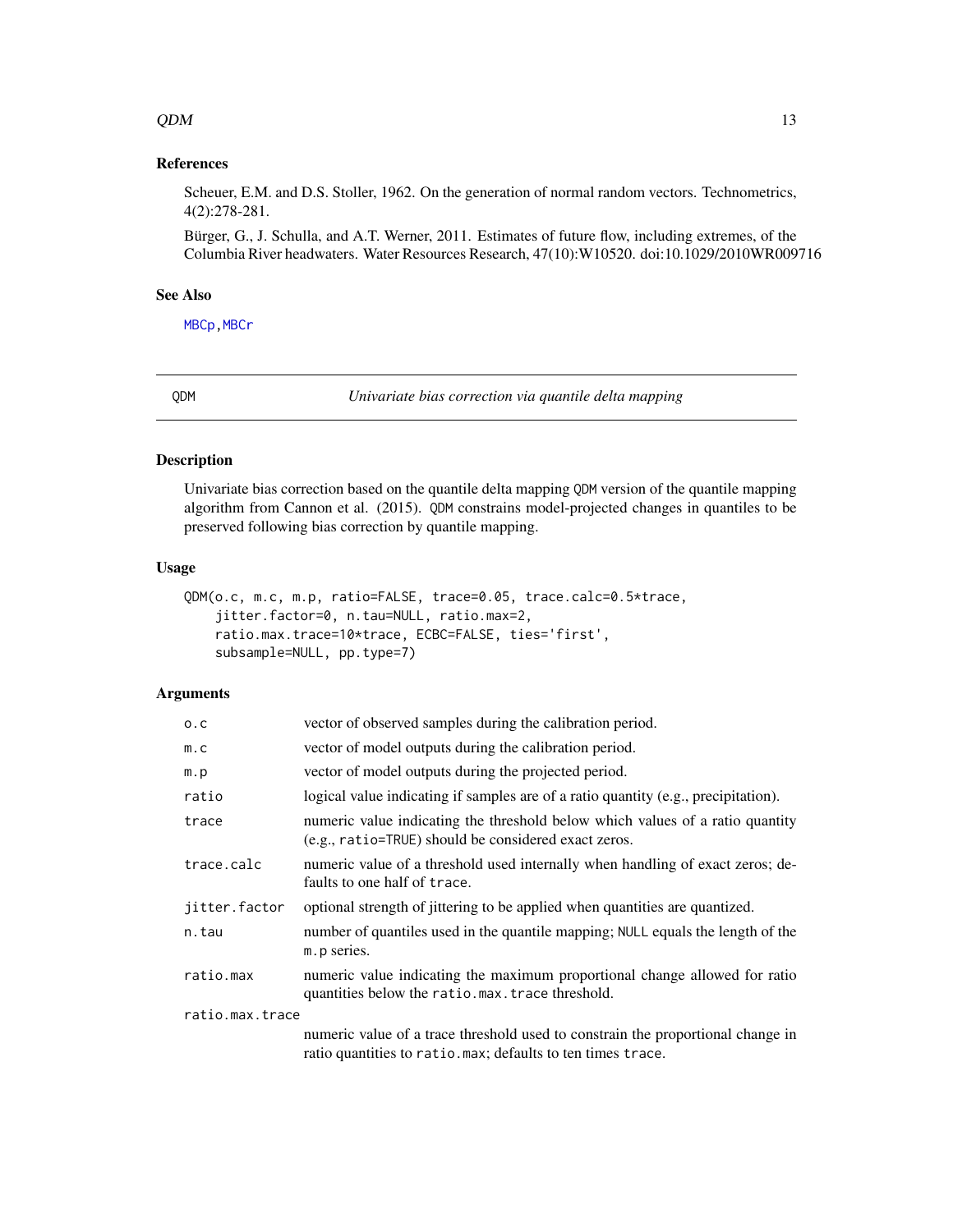<span id="page-13-0"></span>

| ECBC      | logical value indicating whether mhat.p outputs should be ordered according to<br>o. c ranks, i.e., as in the empirical copula-bias correction (ECBC) algorithm. |
|-----------|------------------------------------------------------------------------------------------------------------------------------------------------------------------|
| ties      | method used to handle ties when calculating ordinal ranks.                                                                                                       |
| subsample | use subsample draws of size n. tau to calculate empirical quantiles; if NULL,<br>calculate normally.                                                             |
| pp.type   | type of plotting position used in quantile.                                                                                                                      |

# Value

a list of with elements consisting of:

| mhat.c | vector of bias corrected m.c values for the calibration period. |
|--------|-----------------------------------------------------------------|
| mhat.p | vector of bias corrected m. p values for the projection period. |

# References

Cannon, A.J., S.R. Sobie, and T.Q. Murdock, 2015. Bias correction of simulated precipitation by quantile mapping: How well do methods preserve relative changes in quantiles and extremes? Journal of Climate, 28:6938-6959. doi:10.1175/JCLI-D-14-00754.1

# See Also

[MBCp](#page-8-1)[,MBCr](#page-9-1)[,MRS](#page-11-1)[,escore](#page-6-1)

<span id="page-13-1"></span>

R2D2 *Multivariate bias correction (R2D2)*

# Description

Multivariate bias correction that matches the multivariate distribution using [QDM](#page-12-1) and the R2D2 algorithm following Vrac (2018).

# Usage

```
R2D2(o.c, m.c, m.p, ref.column=1, ratio.seq=rep(FALSE, ncol(o.c)),
     trace=0.05, trace.calc=0.5*trace, jitter.factor=0,
     n.tau=NULL, ratio.max=2, ratio.max.trace=10*trace,
     ties='first', qmap.precalc=FALSE, subsample=NULL, pp.type=7)
```
# Arguments

| 0.C        | matrix of observed samples during the calibration period.                |
|------------|--------------------------------------------------------------------------|
| m.c        | matrix of model outputs during the calibration period.                   |
| m.p        | matrix of model outputs during the projected period.                     |
| ref.column | index of the reference column used for the 1D nearest neighbour matching |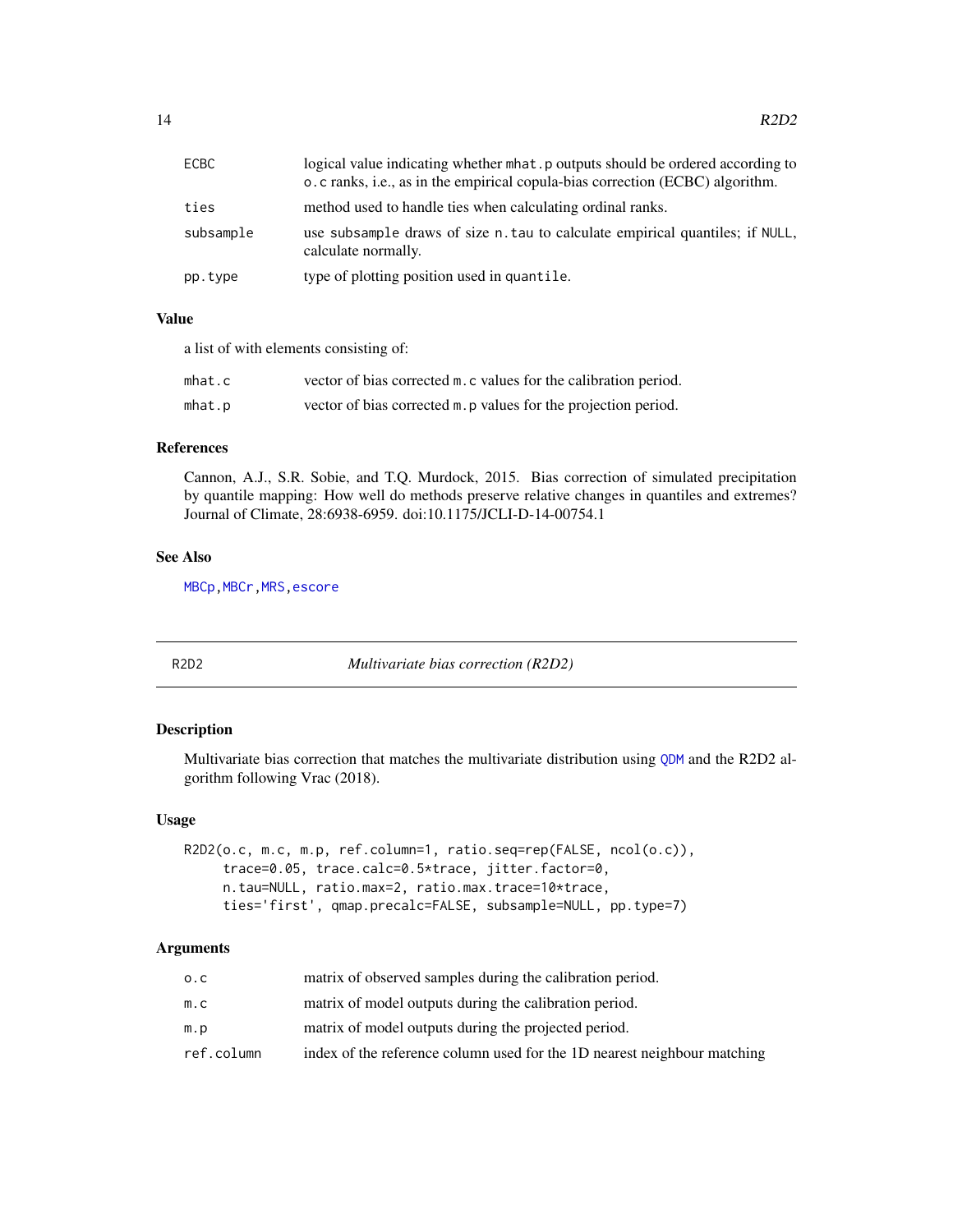<span id="page-14-0"></span>

| ratio.seg       | vector of logical values indicating if samples are of a ratio quantity (e.g., precip-<br>itation).                                             |  |
|-----------------|------------------------------------------------------------------------------------------------------------------------------------------------|--|
| trace           | numeric values indicating thresholds below which values of a ratio quantity<br>(e.g., ratio=TRUE) should be considered exact zeros.            |  |
| trace.calc      | numeric values of thresholds used internally when handling of exact zeros; de-<br>faults to one half of trace.                                 |  |
| jitter.factor   | optional strength of jittering to be applied when quantities are quantized.                                                                    |  |
| n.tau           | number of quantiles used in the quantile mapping; NULL equals the length of the<br>m. p series.                                                |  |
| ratio.max       | numeric values indicating the maximum proportional changes allowed for ratio<br>quantities below the ratio.max.trace threshold.                |  |
| ratio.max.trace |                                                                                                                                                |  |
|                 | numeric values of trace thresholds used to constrain the proportional change in<br>ratio quantities to ratio.max; defaults to ten times trace. |  |
| ties            | method used to handle ties when calculating ordinal ranks.                                                                                     |  |
| qmap.precalc    | logical value indicating if m. c and m. p are outputs from QDM.                                                                                |  |
| subsample       | use subsample draws of size n. tau to calculate initial empirical quantiles; if<br>NULL, calculate normally.                                   |  |
| pp.type         | type of plotting position used in quantile.                                                                                                    |  |
|                 |                                                                                                                                                |  |

# Value

a list of with elements consisting of:

| mhat.c | matrix of bias corrected m. c values for the calibration period. |
|--------|------------------------------------------------------------------|
| mhat.p | matrix of bias corrected m. p values for the projection period.  |

# References

Cannon, A.J., S.R. Sobie, and T.Q. Murdock, 2015. Bias correction of simulated precipitation by quantile mapping: How well do methods preserve relative changes in quantiles and extremes? Journal of Climate, 28:6938-6959. doi:10.1175/JCLI-D-14-00754.1

Vrac, M., 2018. Multivariate bias adjustment of high-dimensional climate simulations: the Rank Resampling for Distributions and Dependences (R2D2) bias correction. Hydrology and Earth System Sciences, 22:3175-3196. doi:10.5194/hess-22-3175-2018

# See Also

[QDM](#page-12-1)[,MBCp](#page-8-1)[,MBCr](#page-9-1)[,MRS](#page-11-1)[,MBCn](#page-6-2)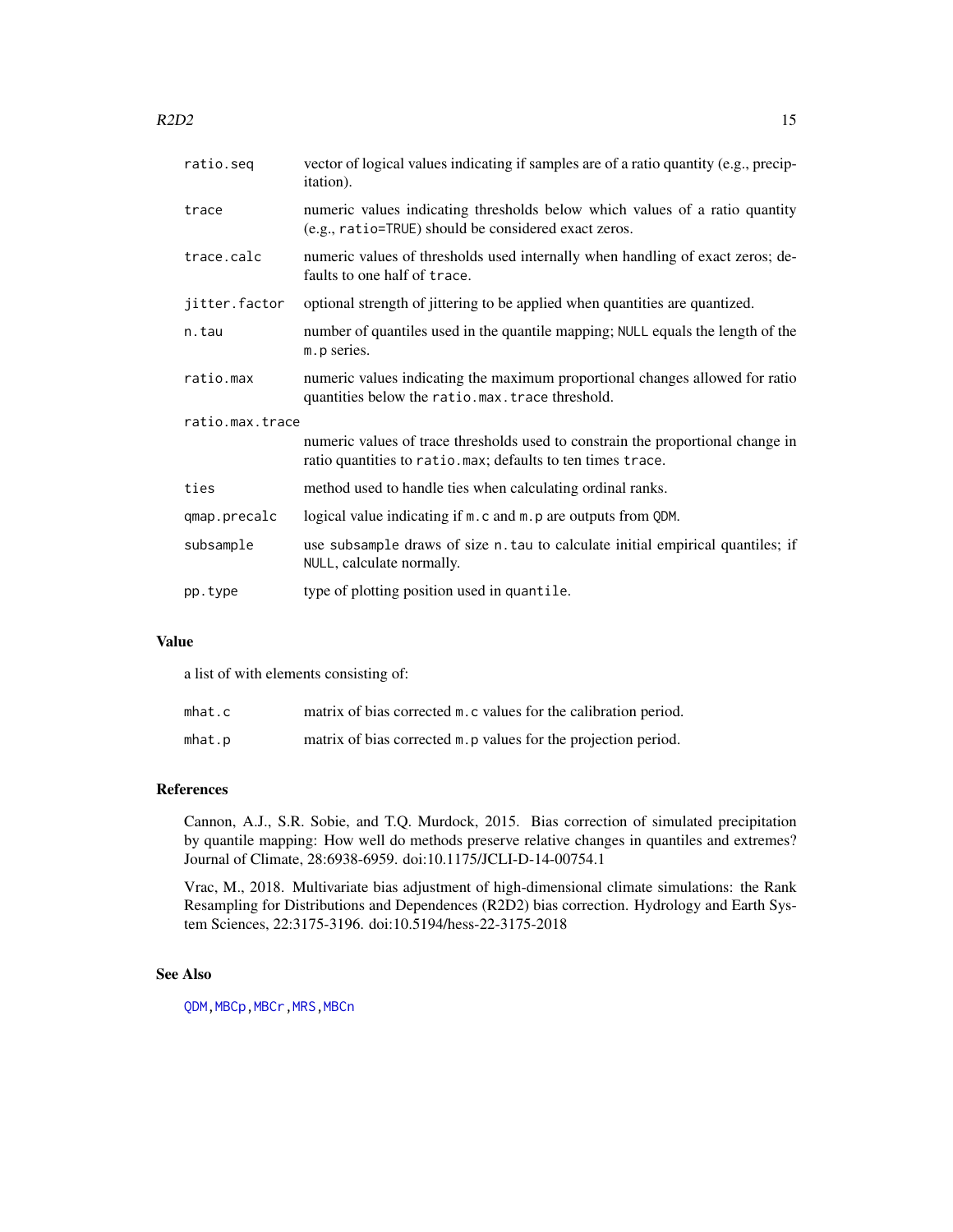<span id="page-15-1"></span><span id="page-15-0"></span>

# Description

Generate a k-dimensional random orthogonal rotation matrix.

# Usage

rot.random(k)

# Arguments

k the number of dimensions.

# References

Mezzadri, F. 2007. How to generate random matrices from the classical compact groups, Notices of the American Mathematical Society, 54:592–604.